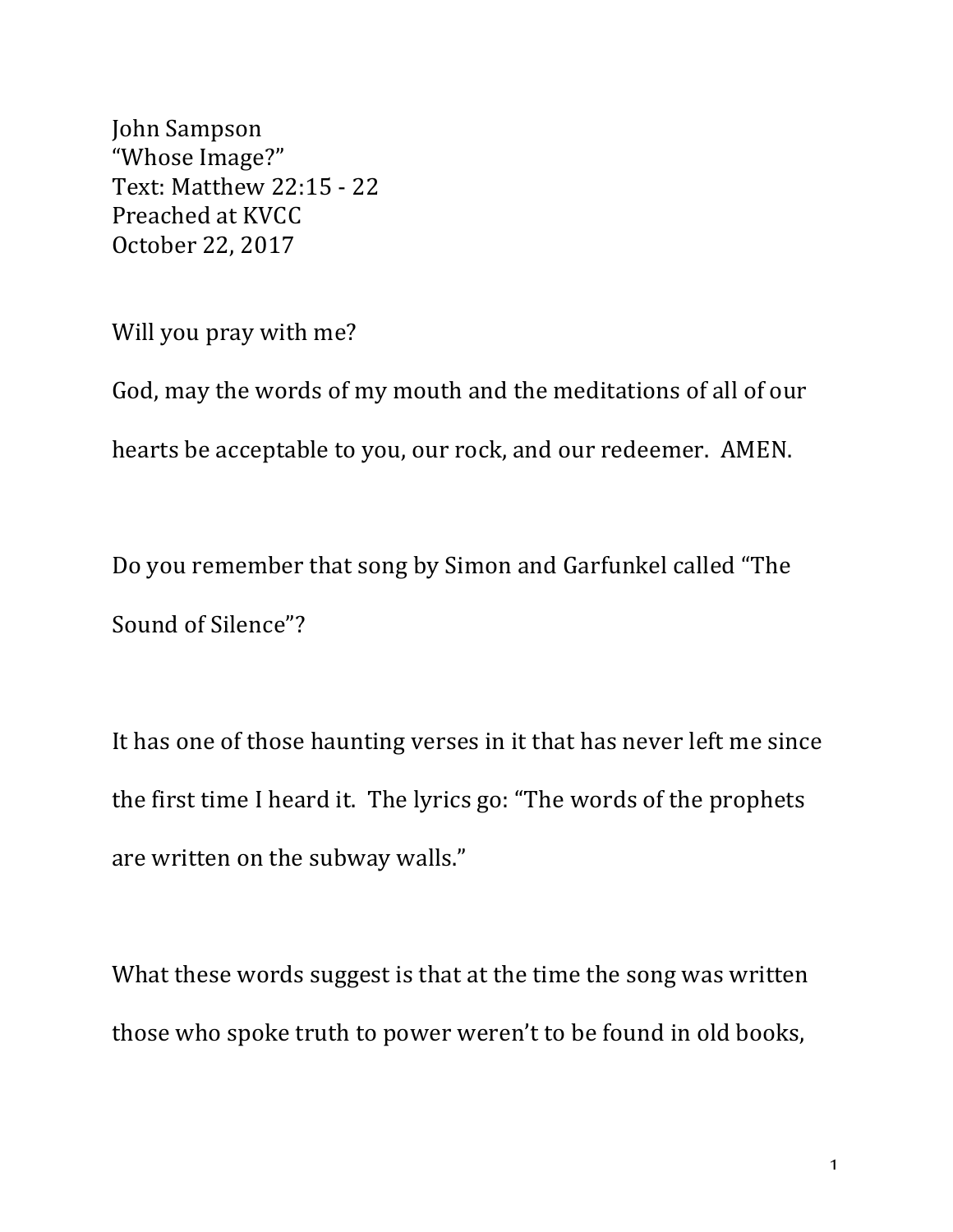and within the walls of a church like this, but out there, out in the world, out in the midst of our ordinary lives.

But these words by Simon and Garfunkel are already dated, aren't they?

Today power is challenged not in mass transit stations, but on Facebook walls, and Twitter feeds, in Snapchat videos, and through Instagram. 

I have a question. Who here uses Twitter?

Like many of you I don't, because I've found it redundant, and frankly an app that delivers more noise into my life, which is already overflowing with the noise of too many conversations that just don't have enough depth and value for me.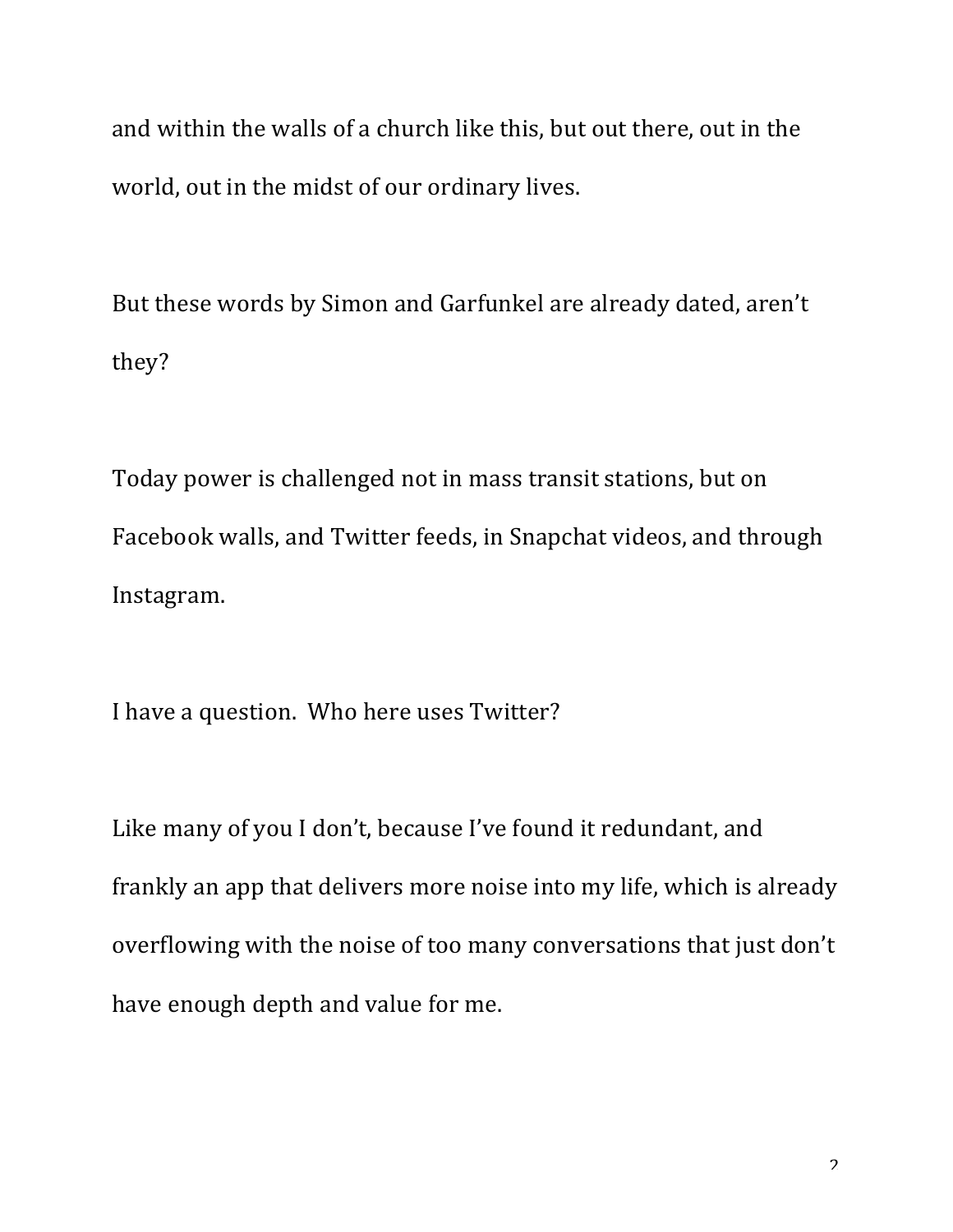But in the last week I've been accessing Twitter to be part of a conversation that is truly prophetic in that it calls into question the power centers of our day-to-day lives, and the assumptions many of us carry in the deepest reaches of our beings about how we act towards each other. It is a conversation that is in many ways not new at all, but nonetheless shocking in its scope and breadth.

It is a conversation that goes by the hashtag metoo.

If you haven't been on Twitter I urge you to access this hashtag and read through some of the literally millions of posts from women, and some men, that have cataloged episodes of sexual harassment and abuse that women, of all ages, and all walks of life, and from all nations, endure on a daily basis from men who they know, and men who are strangers. It is a conversation that started in response to the actions of the Hollywood mogul Harvey Weinstein, but has quickly expanded in scope to other industries, and communities.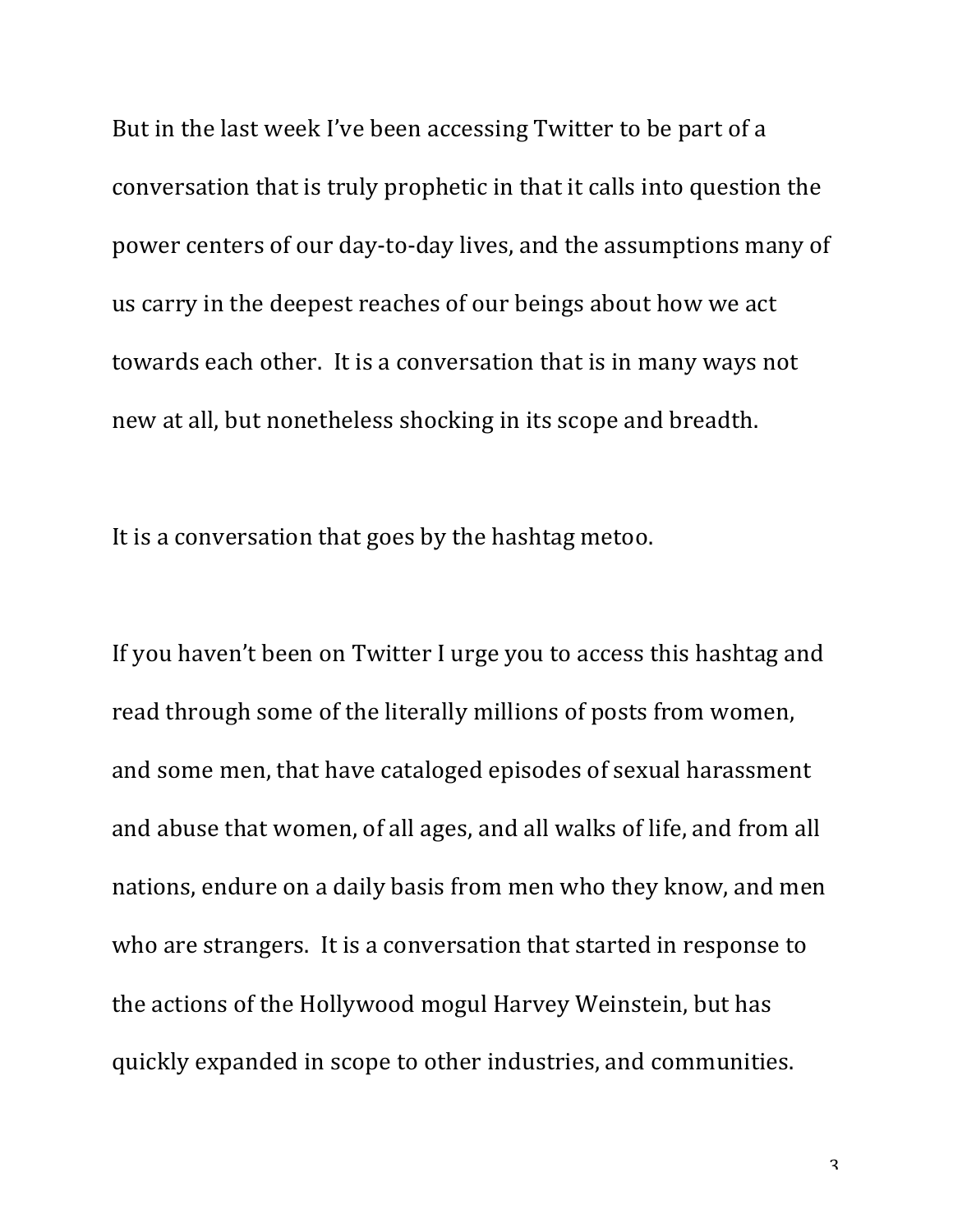Listen to some of these words of the prophets, written not on the subway walls, but in 140 character tweets:

It's heartbreaking to see how many girls have been a victim of rape Unfortunately my bestfriend  $&$  I have fallen victim to it #MeToo

I pray that if I ever have a daughter, she never experiences the things I have #MeToo

#MeToo Way too many times. Early I learnt that it is a man's world. Men live while women survive... Better laws are needed.

The victim has everything to lose by speaking up. The abuser has everything to gain by the story remaining secret. #MeToo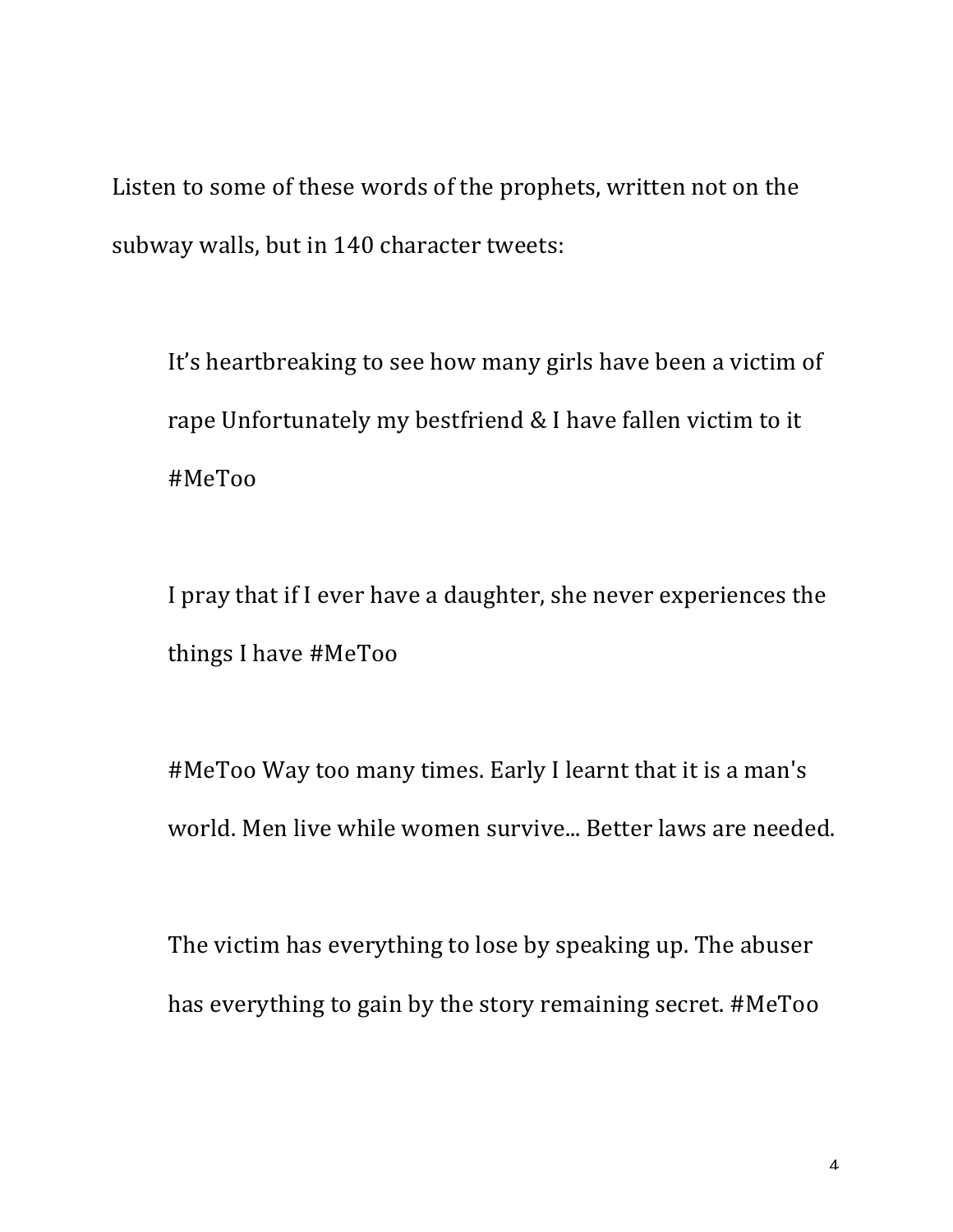From what women are sharing on Twitter the inhumanity that the #metoo conversation is unearthing is not a story of somewhere else, or of a different time. It is a story that is sitting right here in this church, this morning. It is a story that is about women and men; it is a story about you and me; it is a story about all of us.

It is a story that asks us who we belong to, who has rights over us, and if we can have sovereignty over our own bodies, and our minds, and our futures. For many of the women who have contributed their stories to the #metoo, the answer is that at certain times, and perhaps for their entire lives, someone else has forcefully taken the opportunity to exert power over their bodies, and hearts and lives.

And this is the constellation of questions that sits at the foundation of Jesus' parable of the coin, which we heard earlier. And although Jesus is seemingly talking about coins, and money, and resources he is really talking about lives, our lives.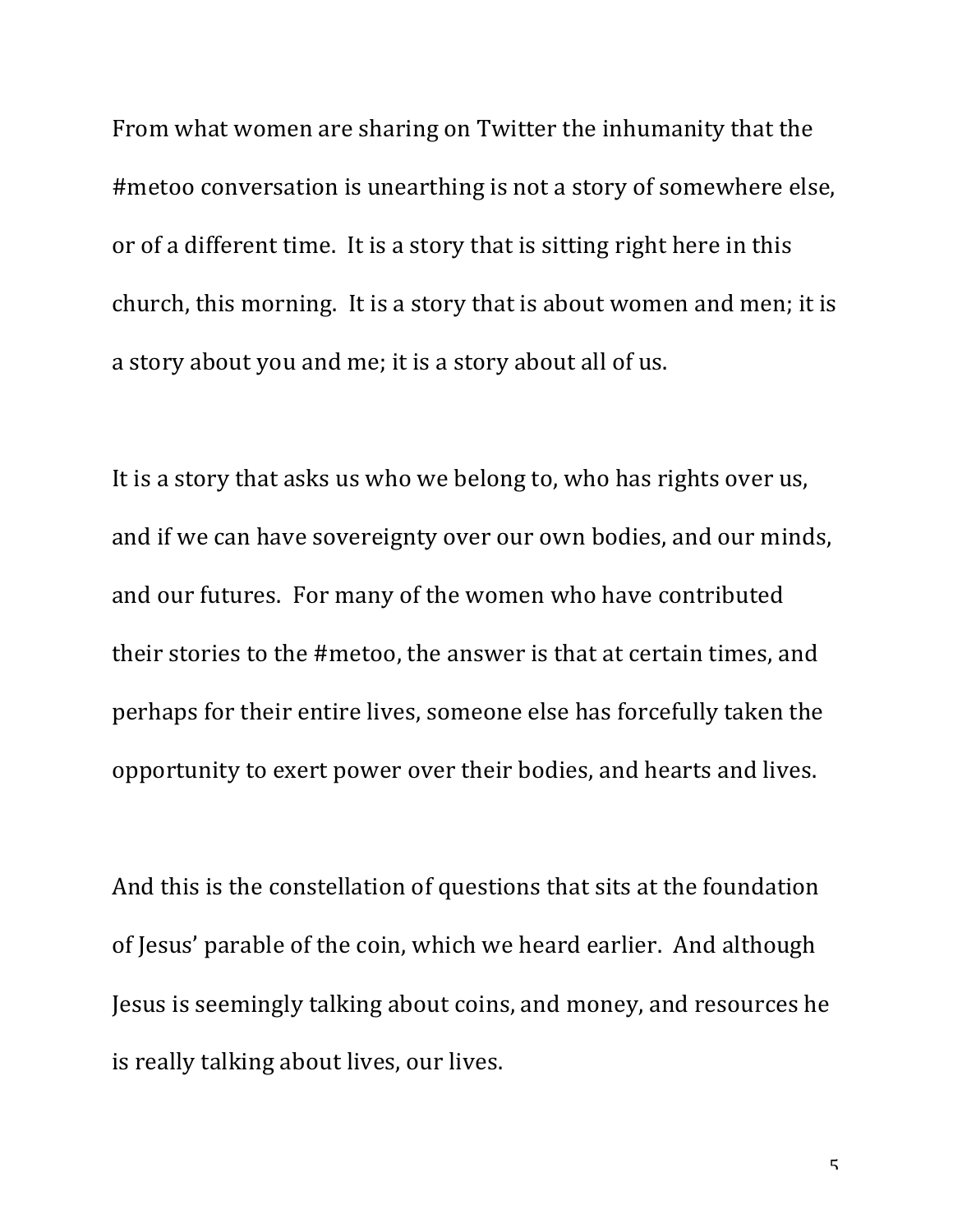Caesar gets to demand the coin that Jesus shows the Pharisees in his story because his image is stamped upon it. His image acts as a brand and is the proof of his ownership, and his power. But Imperial power didn't stop with coins. All of the subjects of the Roman Empire were politically, militarily, religiously and psychically branded with the power of Rome, and the Emperor. This led to situations where colonized people gave up the worship of their gods in favor of Roman gods, or began to dress differently under Roman rule, or took on a new language and culture that was imported from Italy. The Pax Romana, the peace of Rome, is a euphemism for a process that was anything but peaceful, and which erased the uniqueness and humanity of the colonized in favor of the officially sanctioned image of the emperor.

Do you not hear the echo of this experience in the tweets of the women who posted their stories in the #metoo? Have these women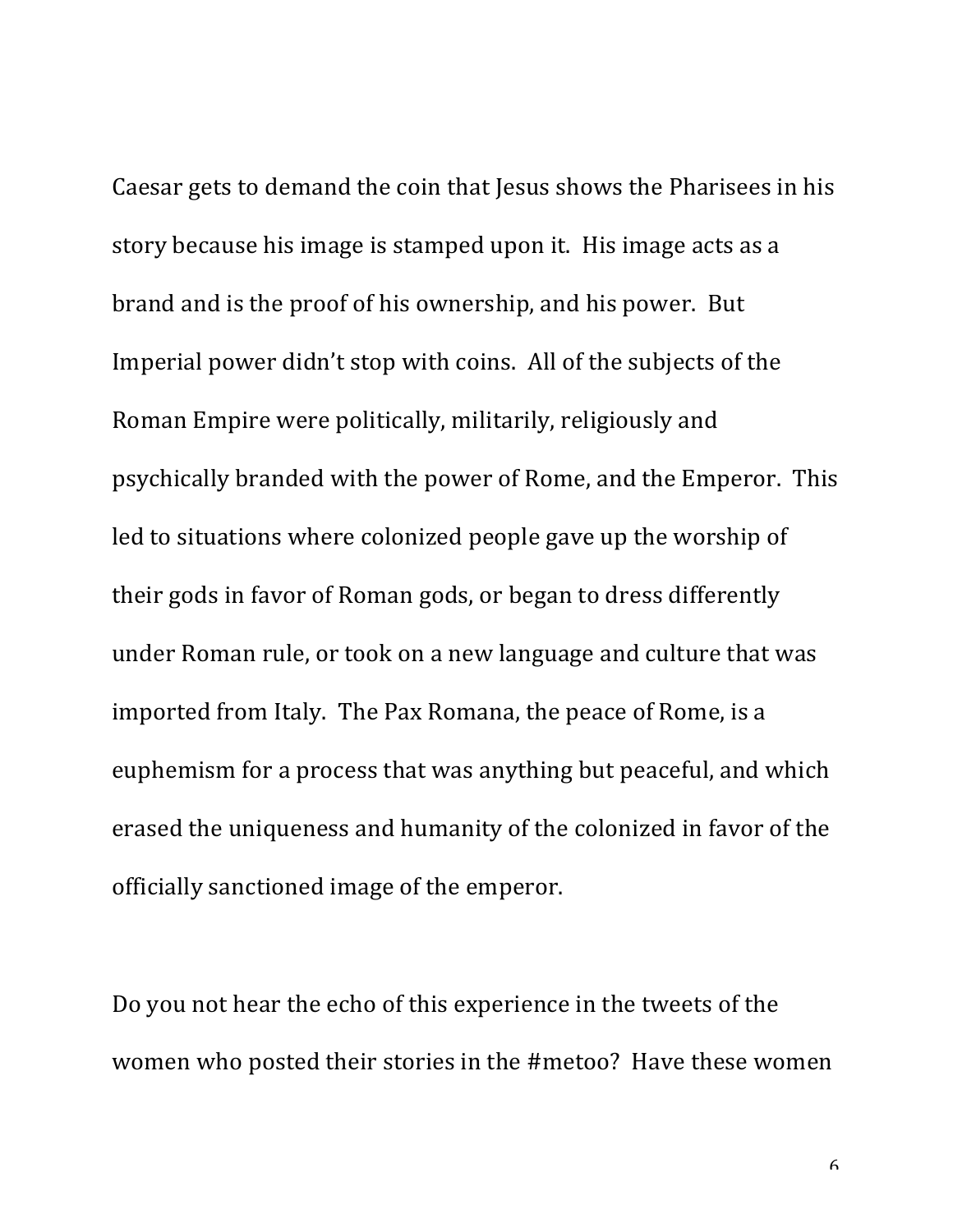not been subjected to the power of a male image, and male desire? Have the victims not had their agency and sovereignty erased by male violence which uses sexuality as its tool and weapon? Have not some of these women had their inner image of themselves corroded and overlaid with the image of their attacker?

Whose image?

At the moment of harassment and sexual violence it is the male attacker who would respond: My image!

But in this moment of infinite darkness Jesus reminds us that there is a limit to the power that inhumanity, violence and intimidation ultimately have over our lives.

For there is an image of Caesar, certainly.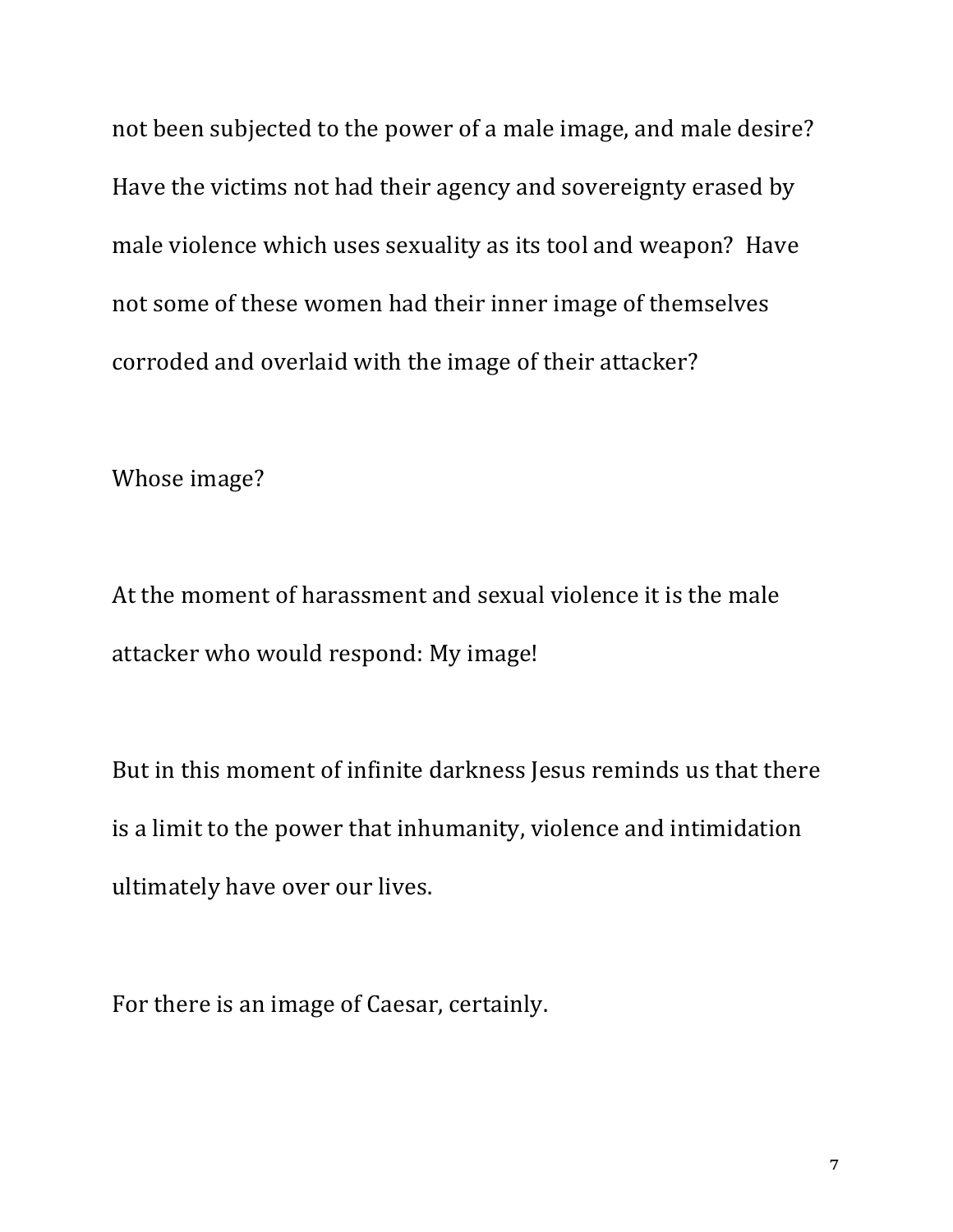But there is also an image of God, and that is the image in which we are all made. Hear the words of the creation story that opens our Bible:

"Humankind was created as God's reflection: in the divine image God created them; female and male, God made them."

What our spiritual ancestors are telling us is that we are all reflections of the image not of Caesar, or of our attackers, but of the Divine. We are sacred and because of that our lives, and our humanity, have ultimate value. We do not belong to Caesar, to those who would have abusive dominion over us. We belong to God. And thus, for a man to attack and violate a woman is to attack and violate God herself.

Whose image?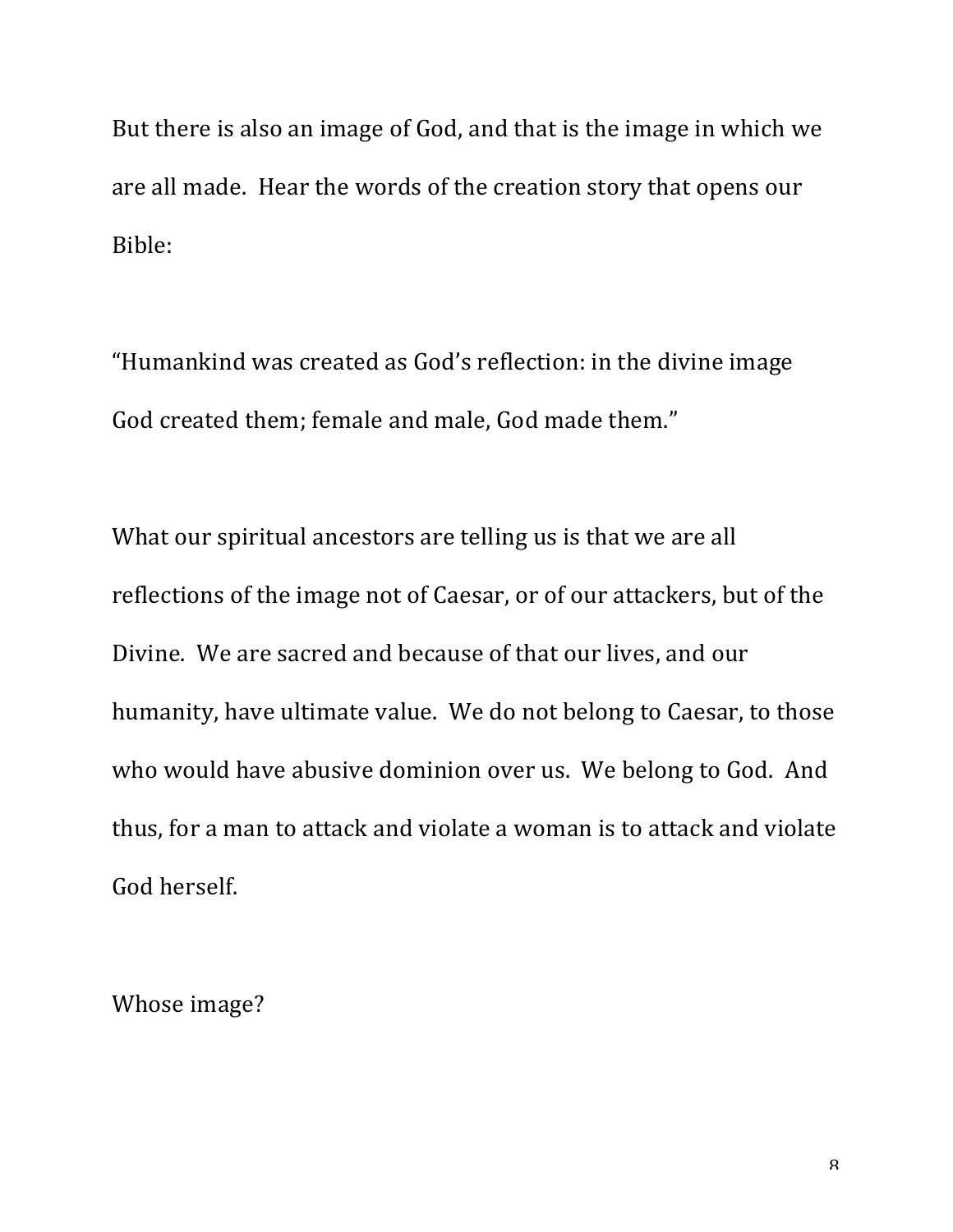At the moment of creation, and in all of our deepest beings God responds: My image!

Unfortunately, #metoo has put front and center the fact that these types of sexual violations are not an aberration, but a norm experienced by all kinds of women.

Do you remember a number of weeks ago we heard a story where Jesus said that the first step in the process of forgiveness is that the person who has been harmed or wronged should approach the one who sinned and tell them what they have done?

#metoo is this first step, not that it is the first time that women have told their stories of harassment and abuse. It is the first step enacted yet again, in a much more public and expansive forum. It is the moment when the victim tells the truth of their experience, and it asks the perpetrator not to defend themselves, not to deflect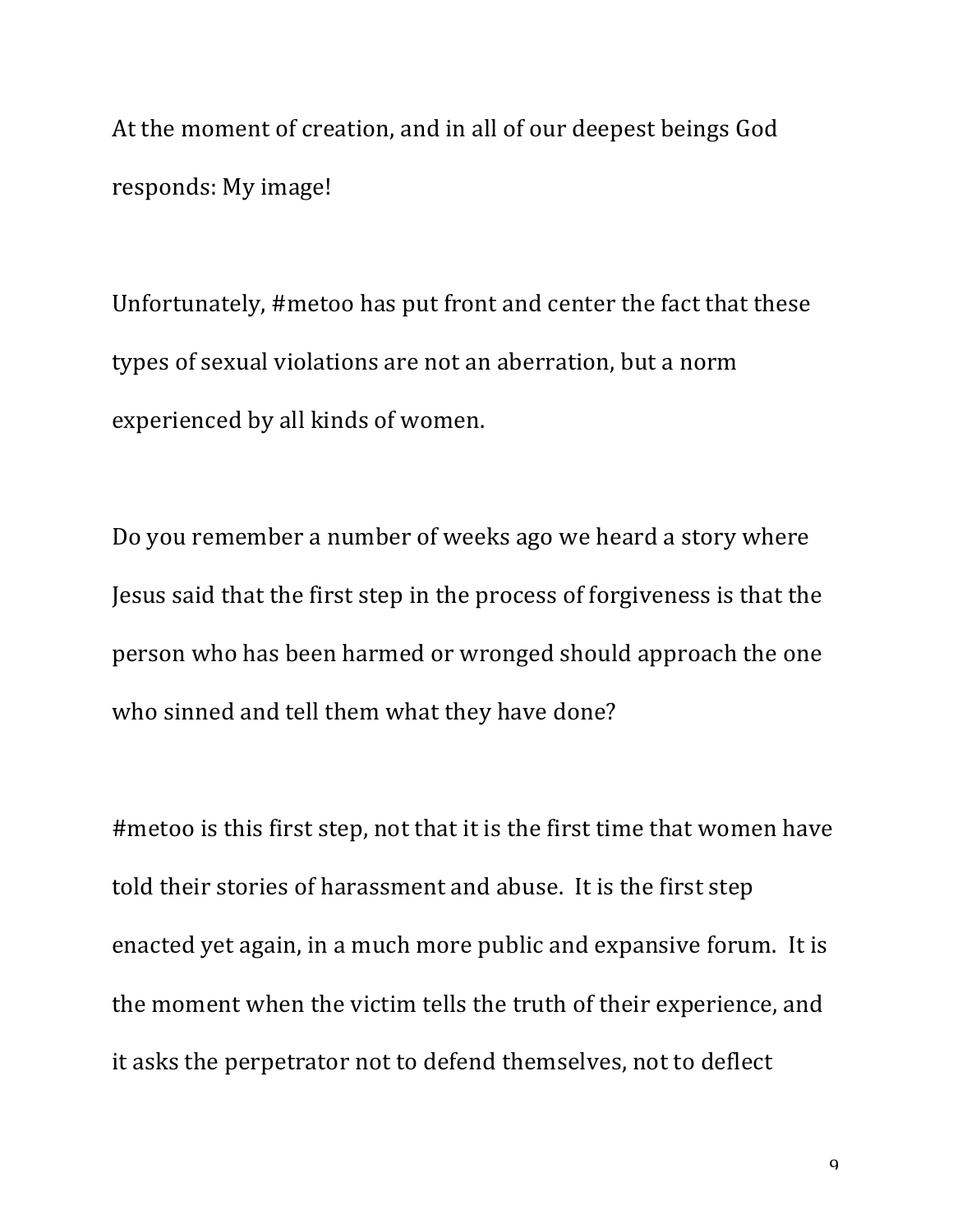responsibility, but to simply listen and hear what is being shared. It is a moment of humility where the one who had the power over another now let's that power drop, and makes themselves vulnerable to the words of the one who was wronged.

This is a question for the men in this room, and all across our nation, and our world. Have we, individually and collectively, allowed ourselves to be vulnerable to the prophetic truth that is being expressed on Twitter, and in the news, regarding the sexual harassment and violence committed against women? Have we been willing to lay down our privilege and open ourselves to the raw experience contained in the millions of 140 character Tweets? And have we been able to honestly examine our hearts and memories and take responsibility for whatever our role has been in this story that so many women are sharing? Here are what some men have posted on #IHave, which is another Twitter forum created in response to #metoo: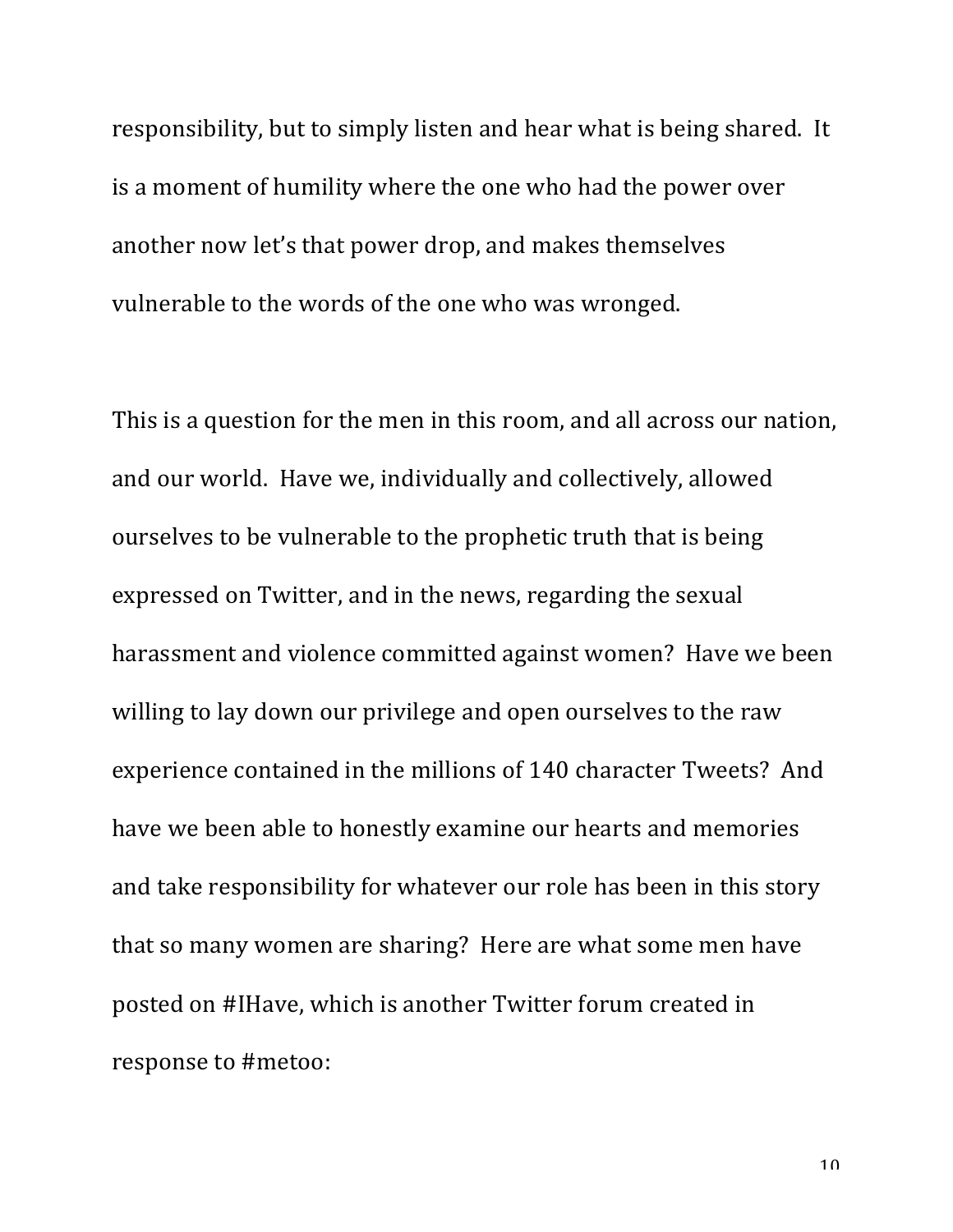#IHave absolutely. I was raised by an amazing strong woman and I still have. There was never intent to but I look back and my heart sinks.

#Ihave crossed the line. I have taken advantage of trust. I have chalked it up to drugs. I have laughed it off. #Iwill never do it again.

Perhaps this is what the beginning of repentance looks like in an Internet focused world. It is hard; it is courageous; it demands humility and openness; it requires a commitment to go as far as we can in our honesty and then, perhaps, to go even further. But I also wonder if it can allow those who perpetrate crimes to admit guilt, without really taking responsibility for their actions. Hiding behind Twitter personas, confessing not directly to the victim, but to a generic Twitter-verse, sharing a version of a truth that cannot be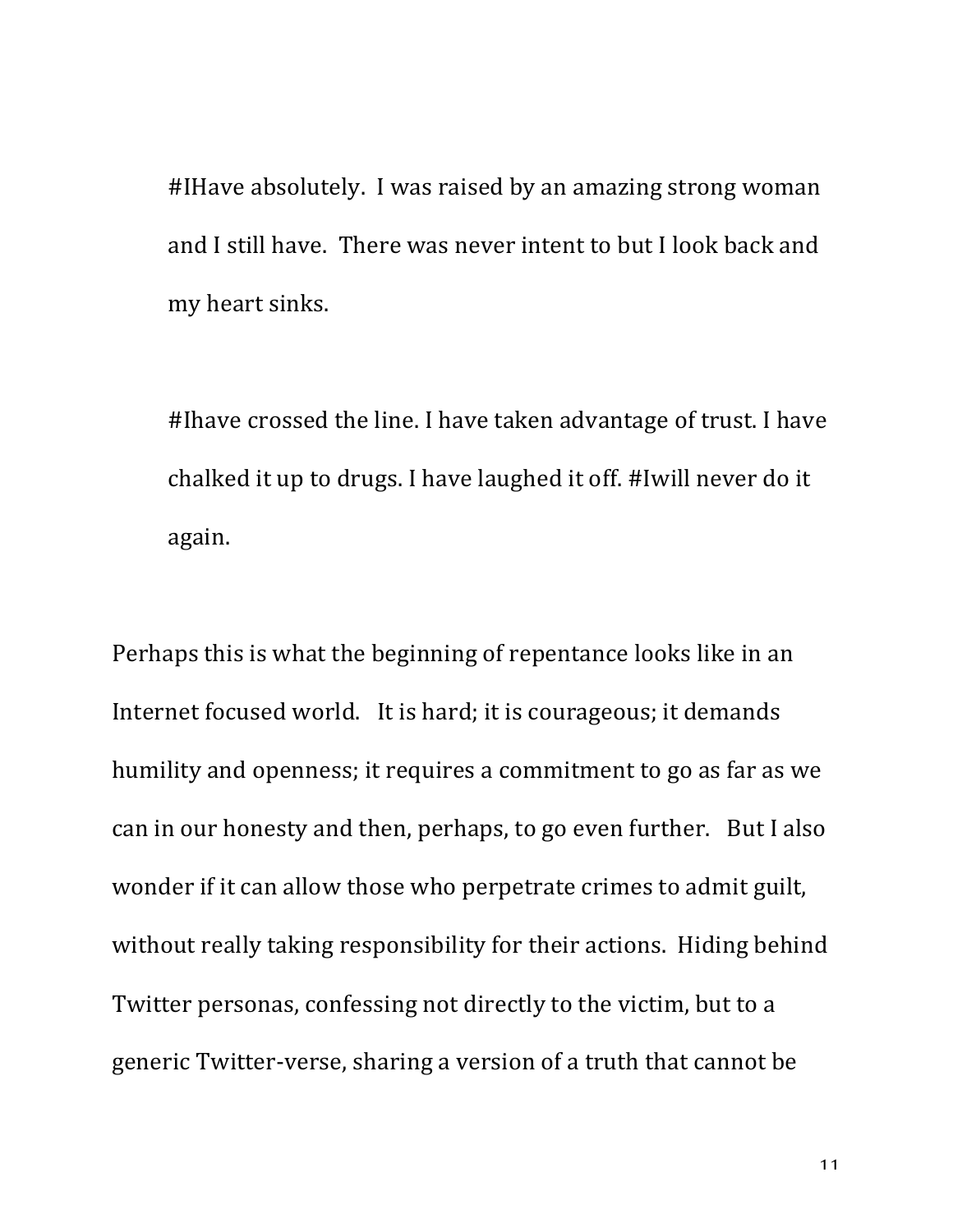longer than 140 characters. Do these limitations actually allow for the type of life altering redemption that Jesus invites all of to offer to each other, and receive from each other? Can an online app really restore the sacred image of those who have been violated?

I am skeptical that redemption can be fully contained within the online world, but it obviously can be facilitated there. There is no doubt that the #metoo conversation is allowing women to tell the truth, in a virtual community, and to feel seen and supported. There is no doubt that the #metoo tweets have allowed all of us to gain a better sense of the magnitude of the issue. There is no doubt that these 140 character stories have changed the national conversation. But can it actually affect a change of heart and meaningful reconciliation?

I share a final tweet with you. It is a tweet that is hopeful, and points to what Jesus asks of us in his ministry of repentance.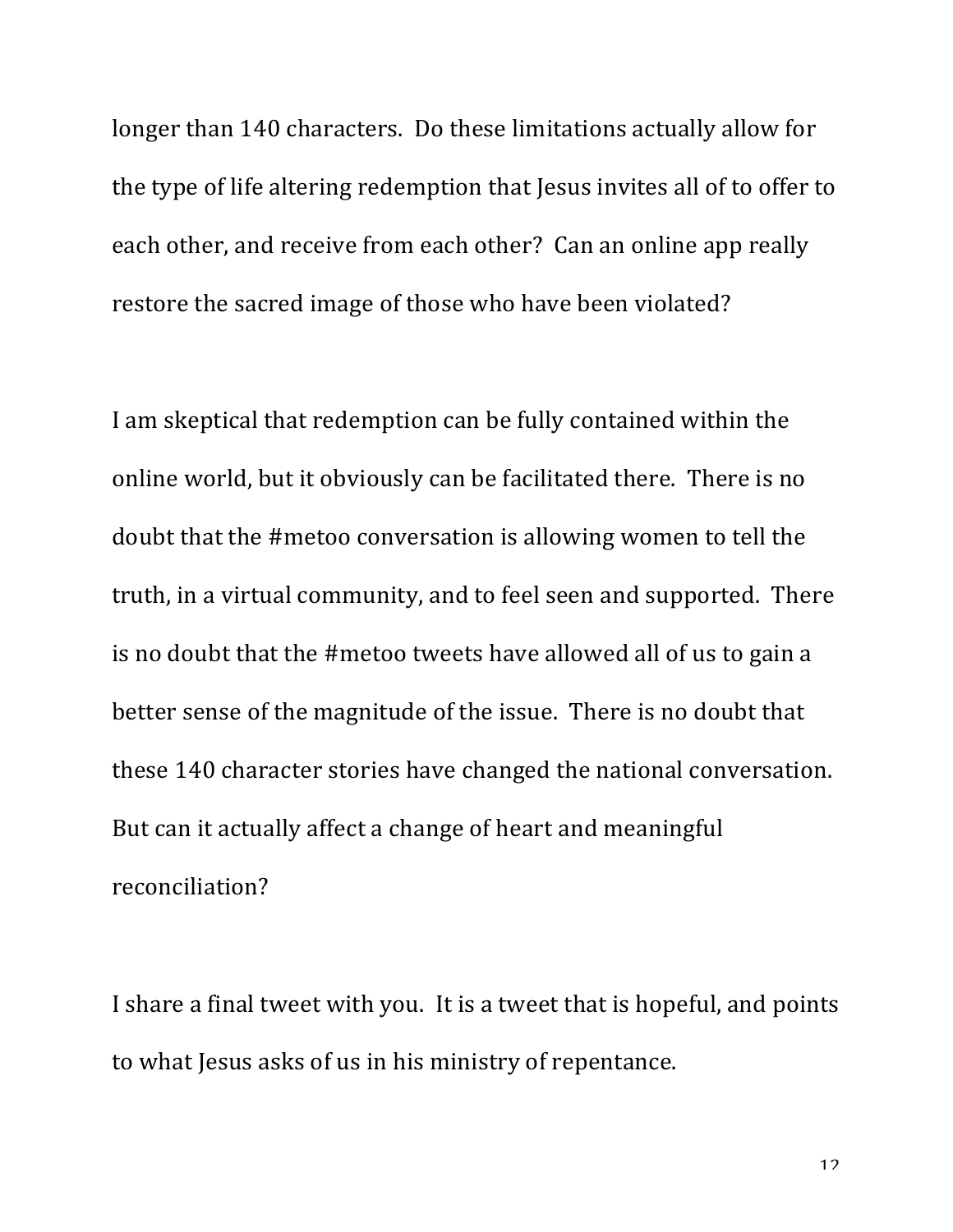A boy just apologized for the way he treated me freshman year because of the #MeToo movement I am crying I am so happy

Tweets may not do the hard work of reconciliation, but they are certainly able to set the stage for it. The reason the boy who harassed the woman approached her was because of the #metoo conversation, but he went further. He actually connected with his victim and apologized for his actions. Meaningful change for this woman happened offline, and in person with the perpetrator taking responsibility for his actions. In that moment she could be seen according to her God-given image, and not in the image of her attacker that had been superimposed over her during her attack.

In that moment if you asked the woman, whose image?